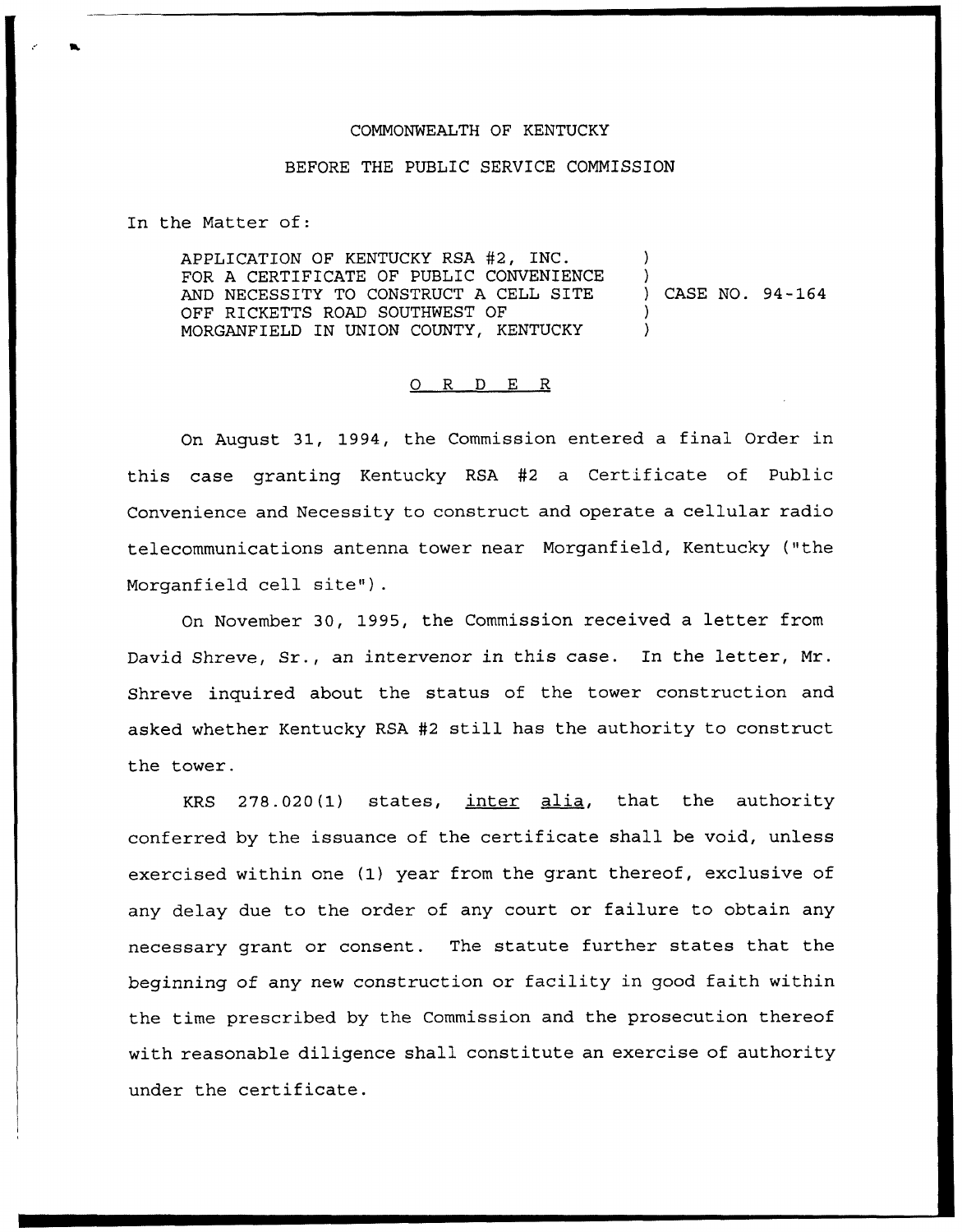On December 13, 1995, Kentucky RSA #2 filed a notification with the Commission. The Commission mailed a copy of the notification to Mr. Shreve on December 21, 1995 and informed him that any comments he might have regarding it should be filed with the Commission by January 3, 1996. No comments were filed.

The notification states that Kentucky RSA #2 began construction at the Morganfield cell site on or about September 23, 1994. It also states that construction has been suspended because Kentucky RSA #2 is negotiating with neighboring landowners who filed an action against it in Union Circuit Court on November 23, 1995. The landowners, seeking damages and to enjoin construction of the tower, allege that the construction would violate <sup>a</sup> restrictive covenant.

Kentucky RSA #2's notification also includes a letter from the Kentucky Airport Zoning Commission ("KAZC"), extending the time for completion of the Morganfield cell site project to May 5, 1997. Kentucky RSA #2 requests the same extension from the Commission.

Kentucky RSA #2 has exercised its certificate in the manner set out in KRS 27S.020(1). It began construction in good faith within the prescribed time and it is prosecuting the construction with reasonable diligence in light of intervening litigation concerning the site. Consequently, the authority conferred by the issuance of the certifcate is not void.

Having reviewed the notification and being otherwise sufficiently advised, the Commission finds that Kentucky RSA #2's

 $-2-$